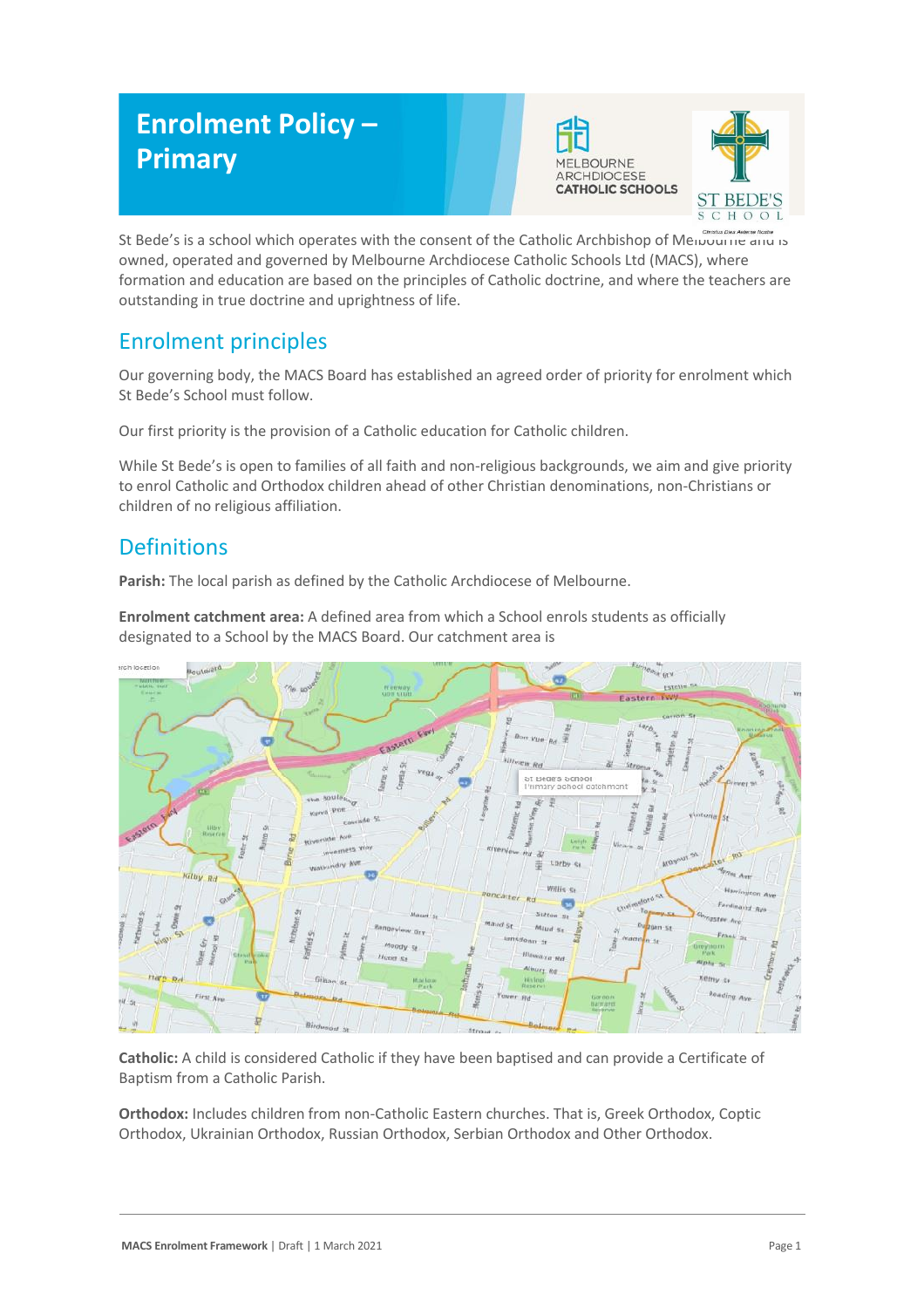#### Enrolment priorities

Our order of priority for enrolment has been approved by our governing body, the MACS Board. The Board requires St Bede's to follow this Enrolment Policy.

Our order of priority is:

- 1) Children with a familial relationship:
	- a) siblings of children who are enrolled at, or have previously attended the school b) daughters/sons of former students
- 2) Children who are residents of the school catchment and are in order of preference:
	- a) Catholic
	- b) Orthodox
	- c) Other Christian
	- d) Non-Christian
	- e) Of no religion